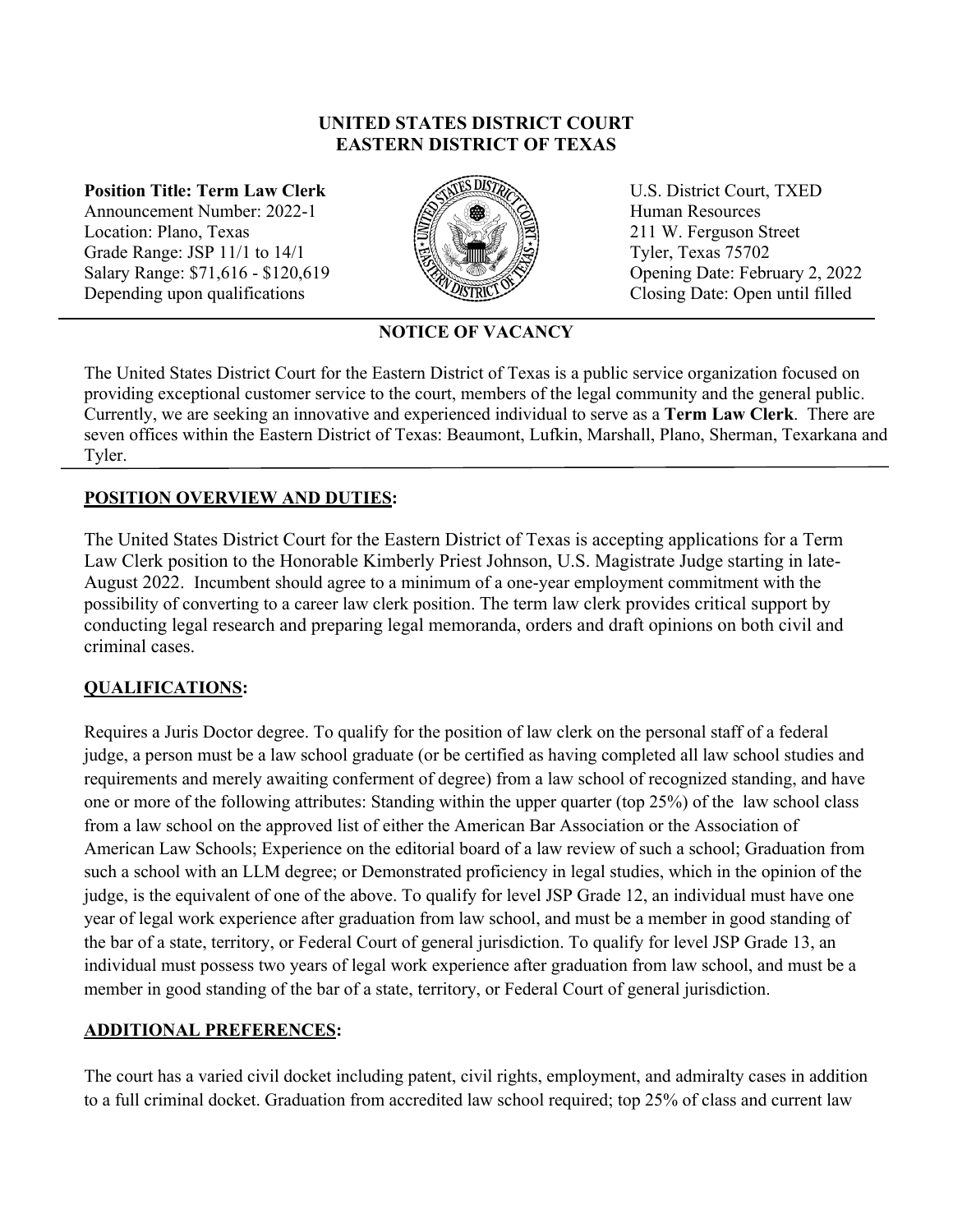license preferred. Two years post graduate experience in actual litigation is also preferred. Ability to analyze and research issues quickly, and then to write clearly, is essential. Preference will be given to those who possess two or more years of post-graduate legal work experience, case management skills and the ability to work independently in a production oriented, high-volume work environment.

## **PERSONAL CHARACTERISTICS:**

Successful candidate should possess good judgment and good analytical skills; should demonstrate initiative; should possess a strong work ethic; should maintain a professional appearance and demeanor at all times; should be able to work quickly and harmoniously with others in a team-based environment; and, must be able to communicate effectively, both orally and in writing. This position requires excellent attendance, punctuality, and flexibility with work hours. Necessary skills and abilities to assist the judge and staff in managing the docket in a professional, organized manner while exercising complete discretion in the handling of confidential and sensitive matters.

# **BENEFITS AND HIRING POLICIES:**

- $\bullet$  Eleven (11) paid holidays
- Optional participation in the Federal Employee's Health Benefits Program, the Federal Employees Vision and Dental Insurance Program and the Federal Employee's Group Life Insurance Program
- Optional participation in the pre-tax flexible spending accounts program
- Optional participation in the Judiciary's Long Term Care Insurance program

# **CONDITIONS OF EMPLOYMENT:**

Applicants must be U.S. citizens or eligible to work in the United States. The selected candidate will be subject to a background investigation and subsequent favorable suitability determination as a condition of employment. All employees of the Judiciary are "at will" employees in the excepted service. The U.S. Courts require employees to adhere to a Code of Ethics and Conduct, which is available to applicants for review upon request. Direct deposit of federal wages for court employees is required.

#### **APPLICATION PROCESS:**

Please send the following via email as a single pdf with the reference number (2022-1 Term Law Clerk) to: hr@txed.uscourts.gov

- Cover letter
- AO 78 Application for Judicial Branch Federal Employment (located at www.txed.uscourts.gov)
- Resume
- Original writing sample, unedited by anyone else (at least ten (10) pages in length)
- Grade sheet from Undergraduate School and any graduate education grade sheet;
- Three professional references